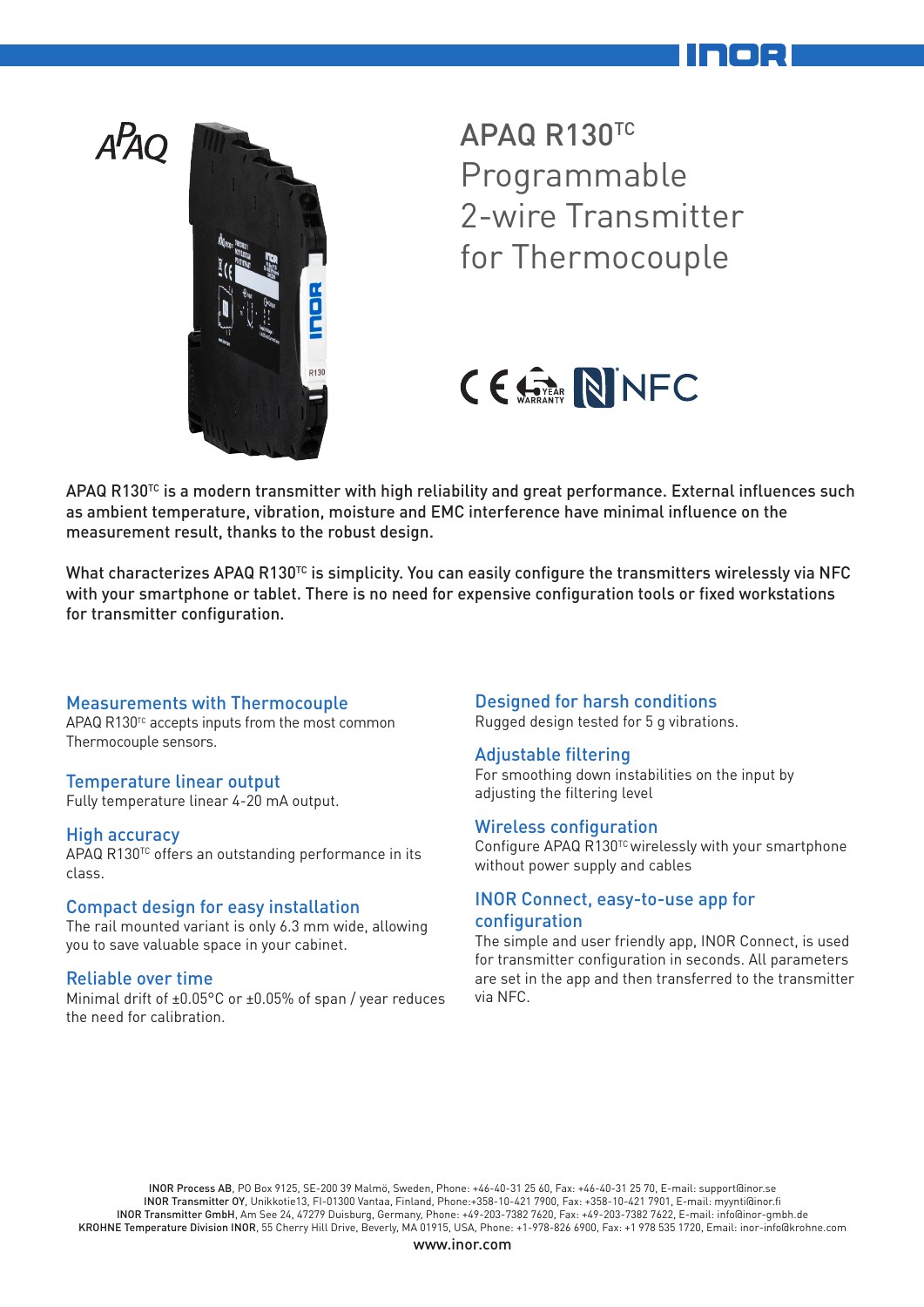# Specifications

| Input TC                                        |                       |                                                                           |
|-------------------------------------------------|-----------------------|---------------------------------------------------------------------------|
| TC type B - Pt30Rh-Pt6Rh (IEC 60584)            |                       | $0+1820$ °C / +32+3308 °F                                                 |
| TC type E - NiCr-CuNi (IEC 60584)               |                       | -270+1000 °C / -454+1832 °F                                               |
| TC type J - Fe-CuNi (IEC 60584)                 |                       | $-210+1200 °C / -346+2192 °F$                                             |
| TC type K - NiCr-NiAl (IEC 60584)               |                       | -270+1300 °C / -454+2372 °F                                               |
| TC type N - NiCrSi-NiSi (IEC 60584)             |                       | -270+1300 °C / -454+2372 °F                                               |
| TC type R - Pt13Rh-Pt (IEC 60584)               |                       | -50+1750 °C / -58+3182 °F                                                 |
| TC type S - Pt10Rh-Pt (IEC 60584)               |                       | -50+1750 °C / -58+3182 °F                                                 |
| TC type T - Cu-CuNi (IEC 60584)                 |                       | $-270+400$ °C / $-454+752$ °F                                             |
| Input impedance                                 |                       | $>10$ M $\Omega$                                                          |
|                                                 |                       |                                                                           |
| Maximum wire loop resistance                    |                       | Field transmitter (including TC sensor): 10 kΩ                            |
| Cold Junction Compensation (CJC)                |                       | Internal or fixed                                                         |
|                                                 |                       |                                                                           |
| <b>Monitoring</b>                               |                       |                                                                           |
| Sensor break                                    |                       | Upscale (≥21.0 mA) or downscale (≤3.6 mA) action                          |
|                                                 |                       |                                                                           |
| <b>Output</b>                                   |                       |                                                                           |
| Output signal                                   |                       | 420 mA, temperature linear                                                |
| <b>NAMUR</b> compliance                         |                       | Current limitations and failure currents acc. to                          |
|                                                 |                       | NAMUR NE 43                                                               |
| Adjustable filtering level                      |                       | 0.4 to 26 sec.                                                            |
| Permissible load, see load diagram              |                       | $818$ $\Omega$ $\overline{a}$ 24 VDC                                      |
|                                                 |                       |                                                                           |
| General data                                    |                       |                                                                           |
| Isolation                                       |                       | Not galvanically isolated                                                 |
|                                                 |                       | 632 VDC                                                                   |
| Power supply, polarity protected                |                       |                                                                           |
|                                                 |                       |                                                                           |
| <b>Environment conditions</b>                   |                       |                                                                           |
| Ambient temperature                             | Storage and operation | $-40+85$ °C / $-40+185$ °F                                                |
| Humidity                                        |                       | 098 % RH (non-condensing)                                                 |
| Vibrations                                      |                       | Acc. to IEC 60068-2-6, test Fc, 102000 Hz, 5 g                            |
| Rough Handling                                  |                       | Acc. to IEC 60068-2-31:2008, test Ec                                      |
| <b>EMC</b>                                      | Standards             | Directive: 2014/30/EU                                                     |
|                                                 |                       | Harmonized standards: EN 61326-1, EN 61326-2-3                            |
|                                                 | Immunity performance  | ESD, Radiated EM-field, Magnetic Fields: Criteria A                       |
|                                                 |                       | Burst, conducted RF: Criteria A                                           |
|                                                 |                       | Surge: standard deviation 1 % of span                                     |
| RoHS, China RoHS Directive:                     |                       | 2011/65/EU and 2015/863/EU                                                |
|                                                 |                       |                                                                           |
|                                                 |                       | Harmonized standard: EN IEC 63000                                         |
|                                                 |                       | China RoHS 2                                                              |
|                                                 |                       |                                                                           |
| <b>Accuracy and stability</b>                   |                       |                                                                           |
| Accuracy                                        |                       | (Maximum of)                                                              |
| TC type R, S, T                                 |                       | $\pm 2.0$ °C or $\pm 0.2$ % of span / $\pm 3.6$ °F or $\pm 0.2$ % of span |
| TC type B (<100 °C / <212 °F)                   |                       | not specified                                                             |
| TC type B (100 °C400 °C / 212 °F752 °F)         |                       | $\pm 10^{\circ}$ C / $\pm 18^{\circ}$ F                                   |
| TC type B (>400 °C / >752 °F)                   |                       | ±2.0 °C or ±0.2 % of span / ±3,6 °F or ±0.2 % of span                     |
| TC type E, J, K                                 |                       | $\pm 1$ °C or $\pm 0.2$ % of span / $\pm 1.8$ °F or $\pm 0.2$ % of span   |
| TC type N (-100+1300 °C)                        |                       | $\pm$ 1 °C or $\pm$ 0.2 % of span / $\pm$ 1.8 °F or $\pm$ 0.2 % of span   |
|                                                 |                       |                                                                           |
| TC type N (-270-100 °C)                         |                       | $\pm 2.0$ °C / $\pm 3.6$ °F                                               |
|                                                 |                       |                                                                           |
| <b>CJC</b> accuracy                             |                       | Typical ±1 °C / ±1.8 °F (max ±3 °C / ±5.4 °F)                             |
|                                                 |                       | within ambient temperature range                                          |
| Warm-up time                                    |                       | After a max. 20 minutes the accuracy specifications are                   |
|                                                 |                       | reached (due to the internal cold junction)                               |
|                                                 |                       |                                                                           |
| Min. span                                       |                       |                                                                           |
| TC type B                                       |                       | 700 °C / 1260 °F                                                          |
| TC type R, S,                                   |                       | 300 °C / 540 °F                                                           |
| TC type E, J, K, T                              |                       | 50 °C / 90 °F                                                             |
| TC type N                                       |                       | 100 °C / 180 °F                                                           |
|                                                 |                       |                                                                           |
| Temperature influence                           |                       |                                                                           |
| TC type B, E, J, K, R, S, T                     |                       | $\pm 0.02$ % of span per °C / $\pm 0.012$ % of span per °F                |
|                                                 |                       |                                                                           |
|                                                 |                       |                                                                           |
| TC type N (-100+1300 °C)                        |                       | $\pm 0.02$ % of span per °C / $\pm 0.012$ % of span per °F                |
| TC type N (-270-100 °C)                         |                       | ±0.2 % of span per °C / ±0.12 % of span per °F                            |
|                                                 |                       |                                                                           |
| Supply voltage influence<br>Long-term stability |                       | <±0.005 % of span per V<br>±0.05 % of span per year                       |